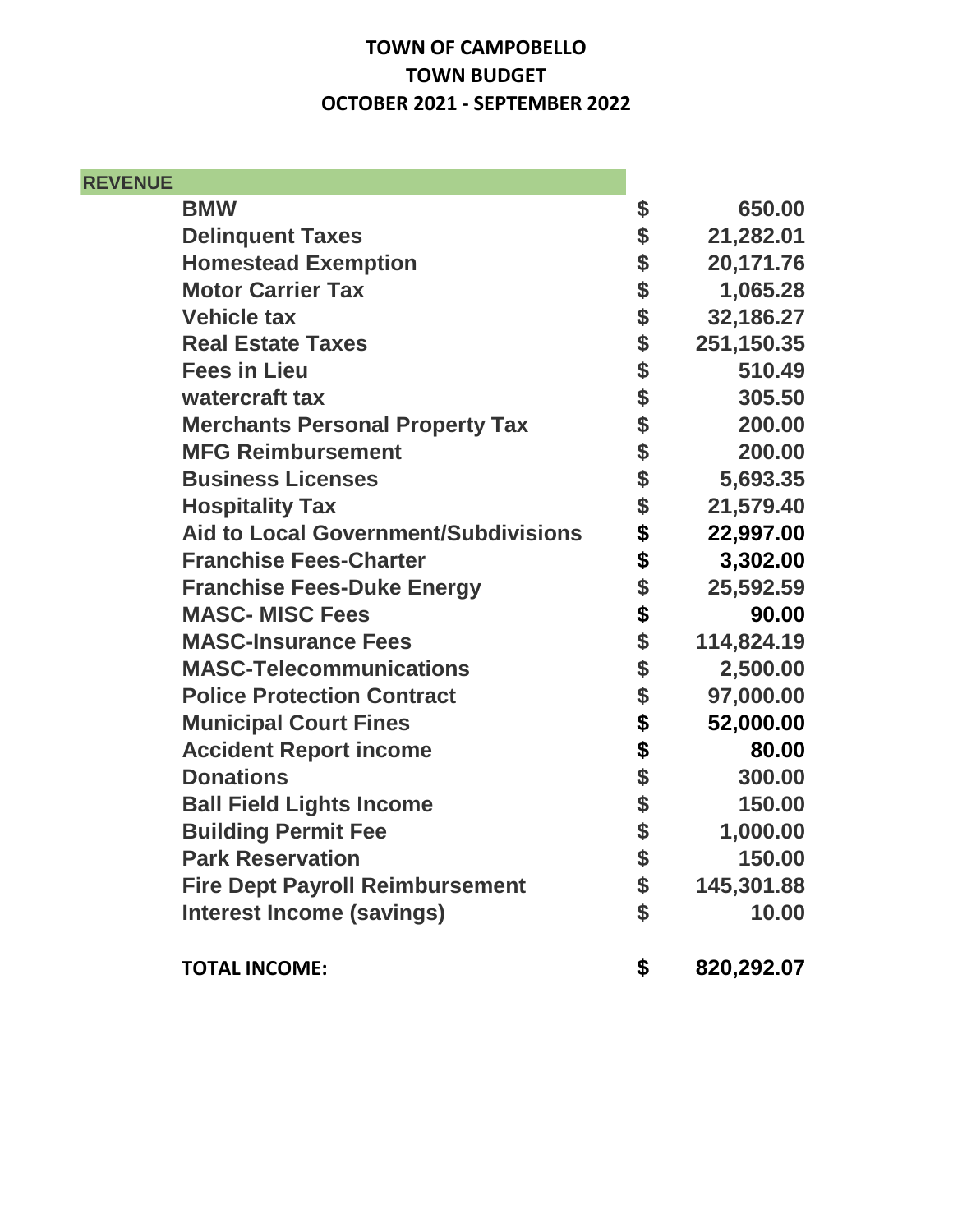## **TOWN OF CAMPOBELLO TOWN BUDGET OCTOBER 2021 - SEPTEMBER 2022**

| <b>EXPENDITURES</b>                  |                 |
|--------------------------------------|-----------------|
| <b>Mayor &amp; Council Salaries</b>  | \$<br>3,036.00  |
| <b>Administrative Salaries</b>       | \$<br>41,600.00 |
| <b>Christmas Bonus</b>               | \$<br>300.00    |
| <b>Payroll Taxes</b>                 | \$<br>2,300.00  |
| <b>Retirement</b>                    | \$<br>5,100.00  |
| <b>Worker's Comp Insurance</b>       | \$<br>3,000.00  |
| <b>Insurance - Health</b>            | \$<br>12,150.00 |
| <b>Insurance (P&amp;L)</b>           | \$<br>6,000.00  |
| <b>Contract Labor</b>                | \$<br>3,000.00  |
| <b>Tax Notice Statements</b>         | \$<br>550.00    |
| <b>Taxes-Unemployment</b>            | \$<br>1,000.00  |
| <b>Taxes-FICA</b>                    | \$<br>1,500.00  |
| <b>Tax-Fire Department Levy</b>      | \$<br>48,600.00 |
| <b>Advertising</b>                   | \$<br>300.00    |
| <b>Dues &amp; Memberships</b>        | \$<br>1,500.00  |
| <b>Miscellaneous</b>                 | \$<br>500.00    |
| <b>Office Expense</b>                | \$<br>1,500.00  |
| <b>Accounting &amp; Auditing</b>     | \$<br>18,000.00 |
| <b>Bonds</b>                         | \$<br>276.00    |
| <b>Bank Charges</b>                  | \$<br>1,700.00  |
| <b>Utilities-Town Hall</b>           | \$<br>6,000.00  |
| <b>Utilities - Ball Park</b>         | \$<br>900.00    |
| <b>Utility-Street/Trf Lights</b>     | \$<br>11,000.00 |
| <b>Utilities - Park Bathroom</b>     | \$<br>240.00    |
| Training                             | \$<br>200.00    |
| office Equip Purchases               | \$<br>500.00    |
| <b>Garbage Service</b>               | \$<br>31,400.00 |
| <b>Supplies-Building/Ground</b>      | \$<br>800.00    |
| <b>Repairs &amp; Maint-Building</b>  | \$<br>3,000.00  |
| <b>Repairs/Maint- Park/Pavillion</b> | \$<br>1,000.00  |
| <b>Repairs &amp; Maint-Ball Park</b> | \$<br>1,000.00  |
| <b>Repairs/Maint-Roads</b>           | \$<br>4,000.00  |
| <b>Attorney fees</b>                 | \$<br>1,000.00  |
| <b>IT support for computer</b>       | \$<br>300.00    |
| <b>Computer upgrade/supplies</b>     | \$<br>1,000.00  |